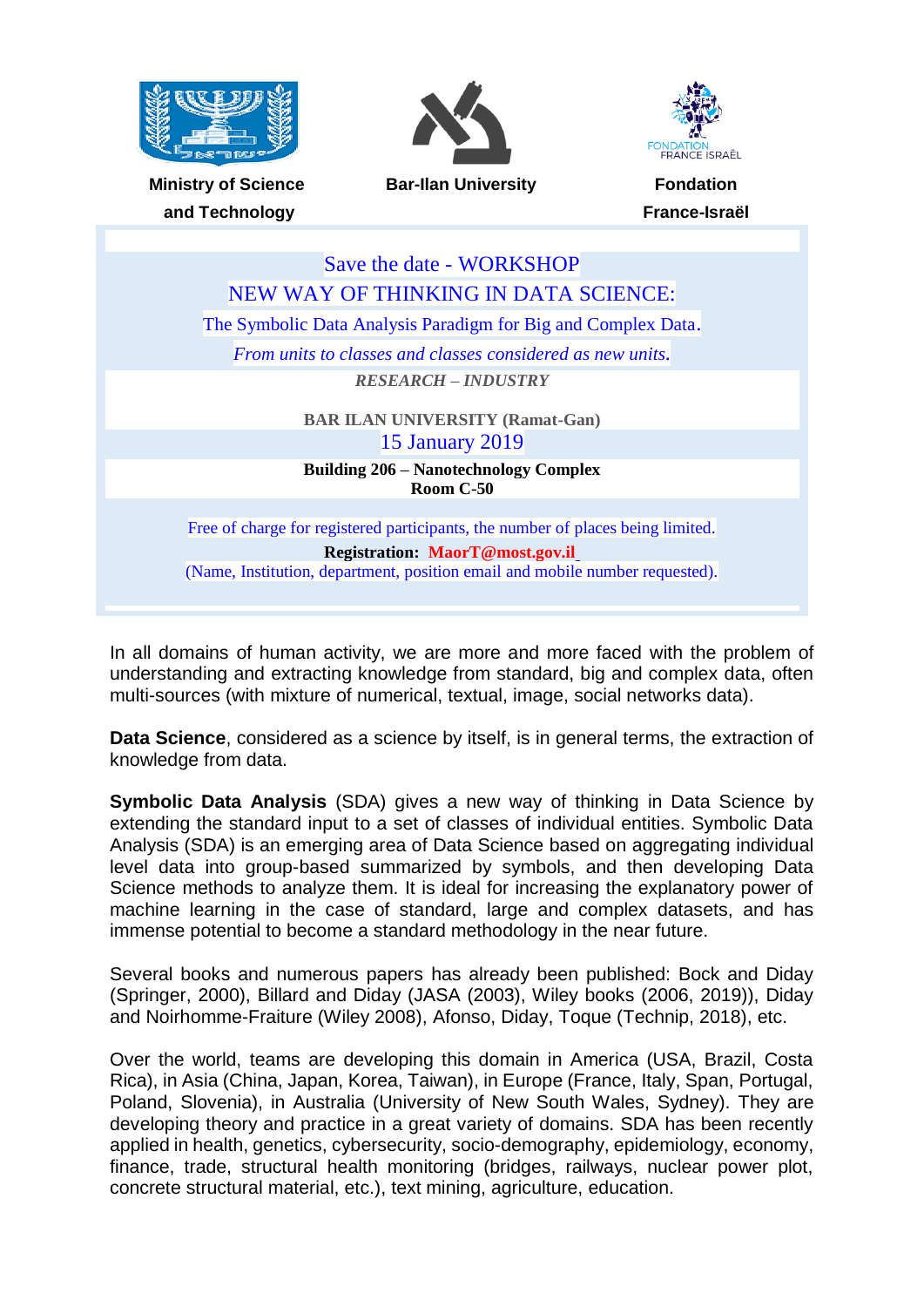This workshop aims to introduce the field (at the crossroad of statistics, mathematics and computer science) to academic researchers and industrials in all domains where data are obtained and need to be analyzed for understanding them and so improving decisions. Several open theoretical SDA questions and open data applications will be presented.

Its aim is also to create interest on this topic in Israel, leading to national France-Israel and international cooperation.

The workshop speakers are:

- **Edwin Diday** (Paris-Dauphine University) is the founder of the SDA domain and has been awarded by the French Academy of Science (Montyon prize). He will present an "*Overview on SDA and Future and recent advances for ranking complex objects singularity and improving the explanatory power of Machine Learning"*
- **Lynne Billard** (University of Georgia, USA) has served as president of the American Statistical Association, and the International Biometric Society, one of a handful of people to have led both organizations. She will present: "*The SDA Statistical Foundation".*
- **Richard Emilion** (Orleans University, France). He is a professor of applied mathematics and has a long experience on the "*Probabilistic foundation of SDA*" that he will present.
- **Oldemar Rodriguez** (San José University, Costa Rica). He has a long collaboration with Stanford University (USA). He has applied SDA to Bank Security and sold his company to a big American company. He manages now a new company. With his team he developed the SDA methodology and a popular R Symbolic Data Analysis software called R-SDA. He will present: "*Advances in SDA and several applications including Bank Security and the R-SDA package".*
- **Filipe Afonso** has a PhD in Computer Science from Paris-Dauphine University. He has long experience in industrial SDA applications and has developed the SDA industrial software called SYR with many industrial applications. SYR is complementary to R-SDA. He will present "*Industrial, socio-demographic and medical applications of SDA and the SYR software".*
- **Myriam Touati** Engineer at CEREMADE Paris-Dauphine, now at Jerusalem, from where she continues her cooperation. She was one of the pioneers of the academic *SDA software SODAS* that she will present with numerous analyzed symbolic data samples.

After those talks we will organize a training of SDA software on your laptop illustrated by simple examples.